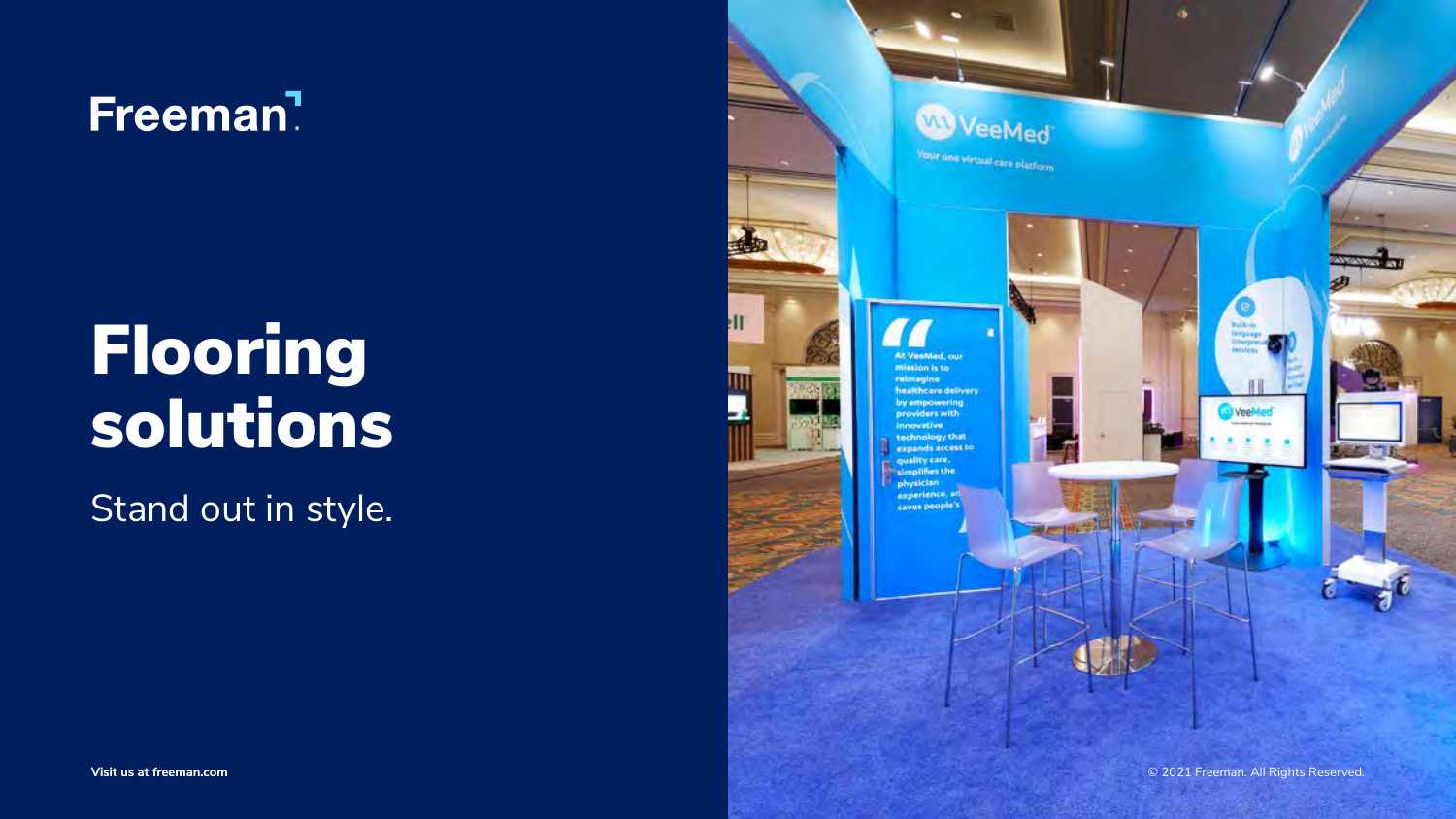### Your exhibit's flooring should complement your brand

- The largest selection of exhibit flooring in the industry with a wide choice of colors and sizes
- New vinyl and turf solutions added to broaden your options and freshen your space
- Colorfast carpeting boasts a consistent shade every time
- All carpet and padding is manufactured with 100% recycled material
- Rental prices include delivery, installation, carpet removal and material handling fees

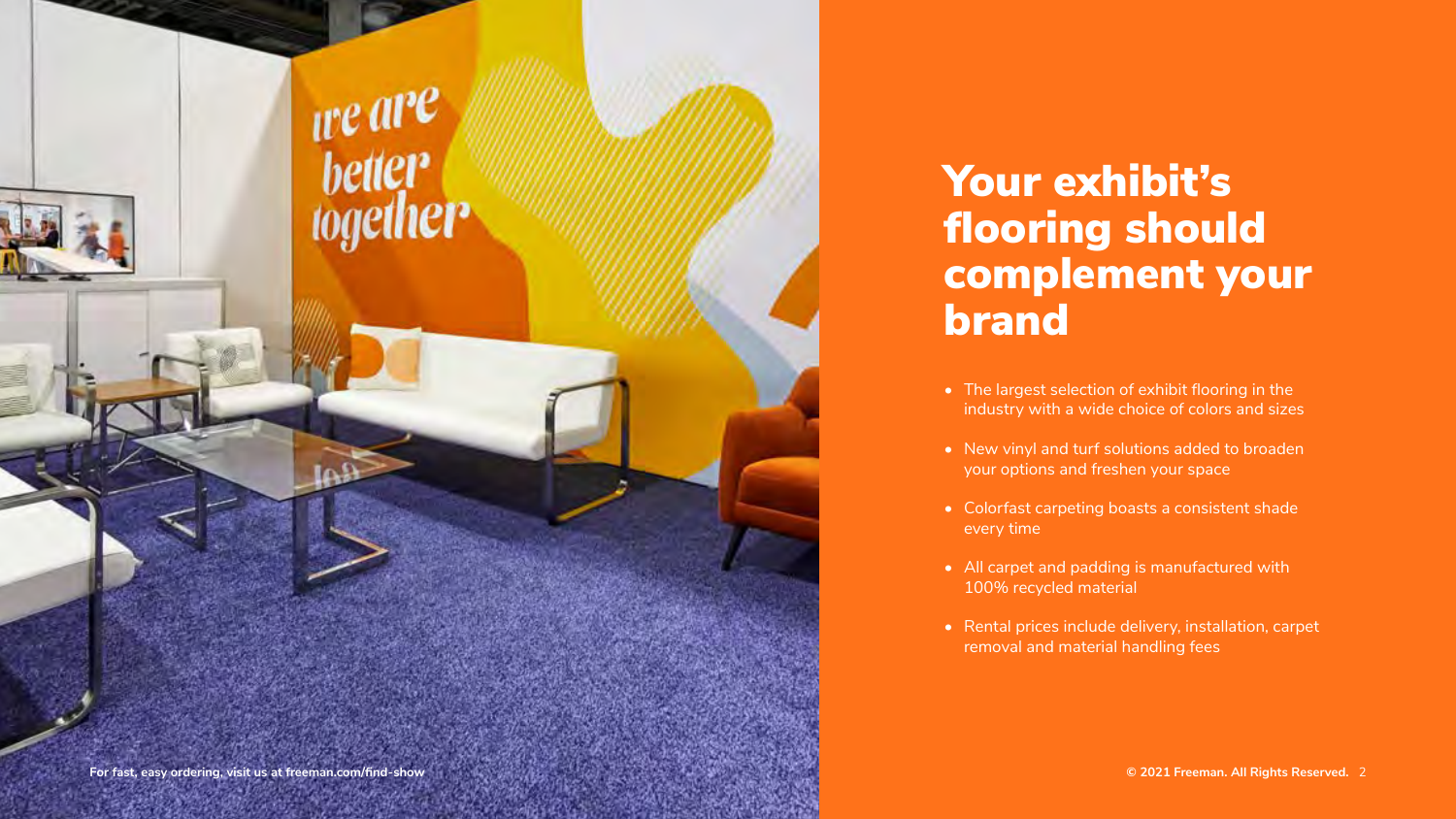# Most popular flooring options



Ordering early gives you access to a wider selection of products at discounted prices, saving you time and money so you can rest at ease.

 $\blacksquare$  = Available only before the discount deadline

**Freeman offers the widest selection of flooring options, ensuring you can take your booth to the next level.**  Choose from varying carpet weights to fit your level of comfort and durability or stand out with vinyl and turf. Continue reading for more detail on each flooring option.

#### Be sure to order before the discount deadline!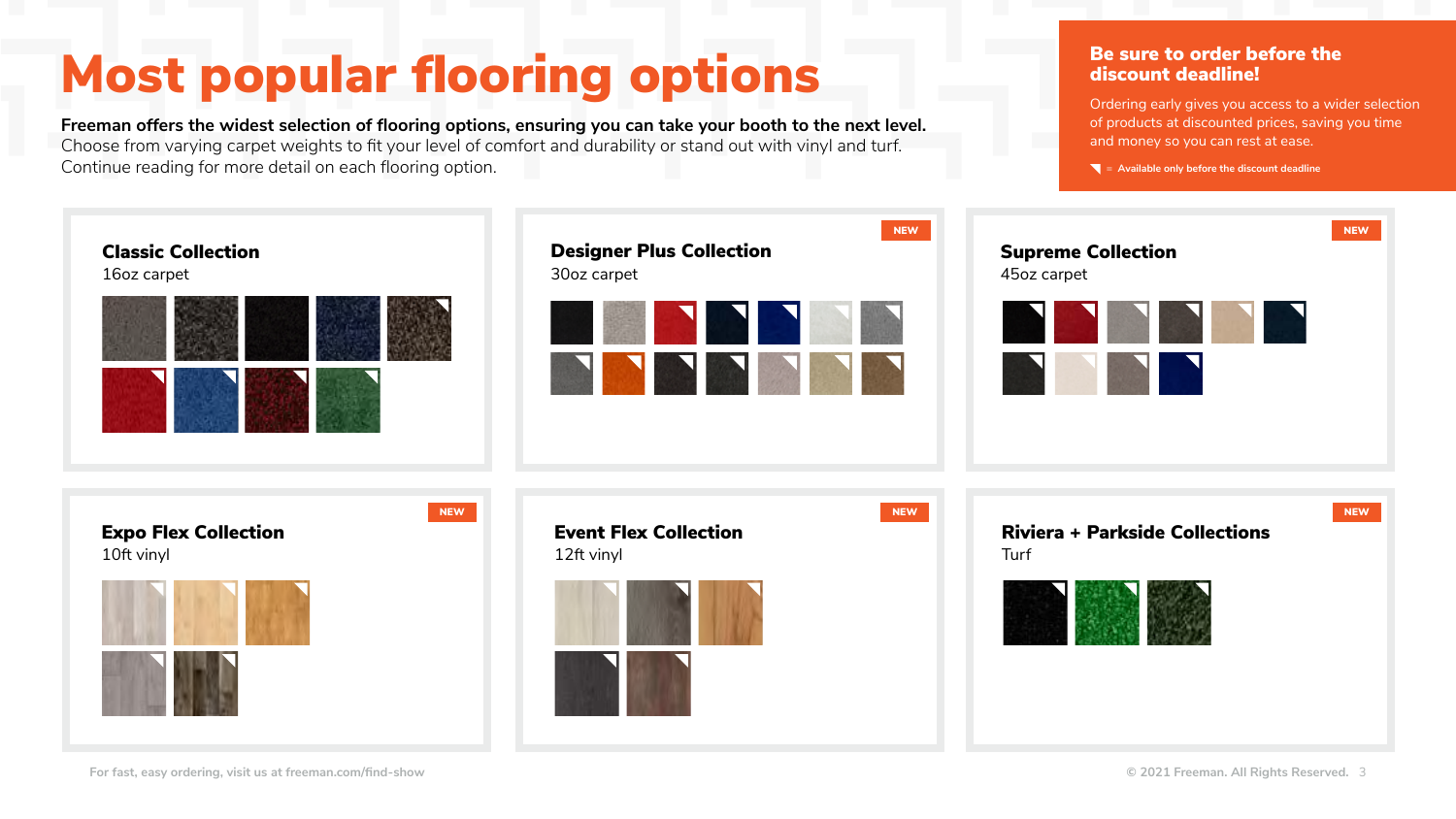### Classic Collection **16oz**

- Best value and best seller
- Available in 10ft width and in the most common exhibit spaces including 10x10, 10x20, and 10x30
- 100% recyclable
- For extra comfort, add padding for an additional fee





Gray Tuxedo Black













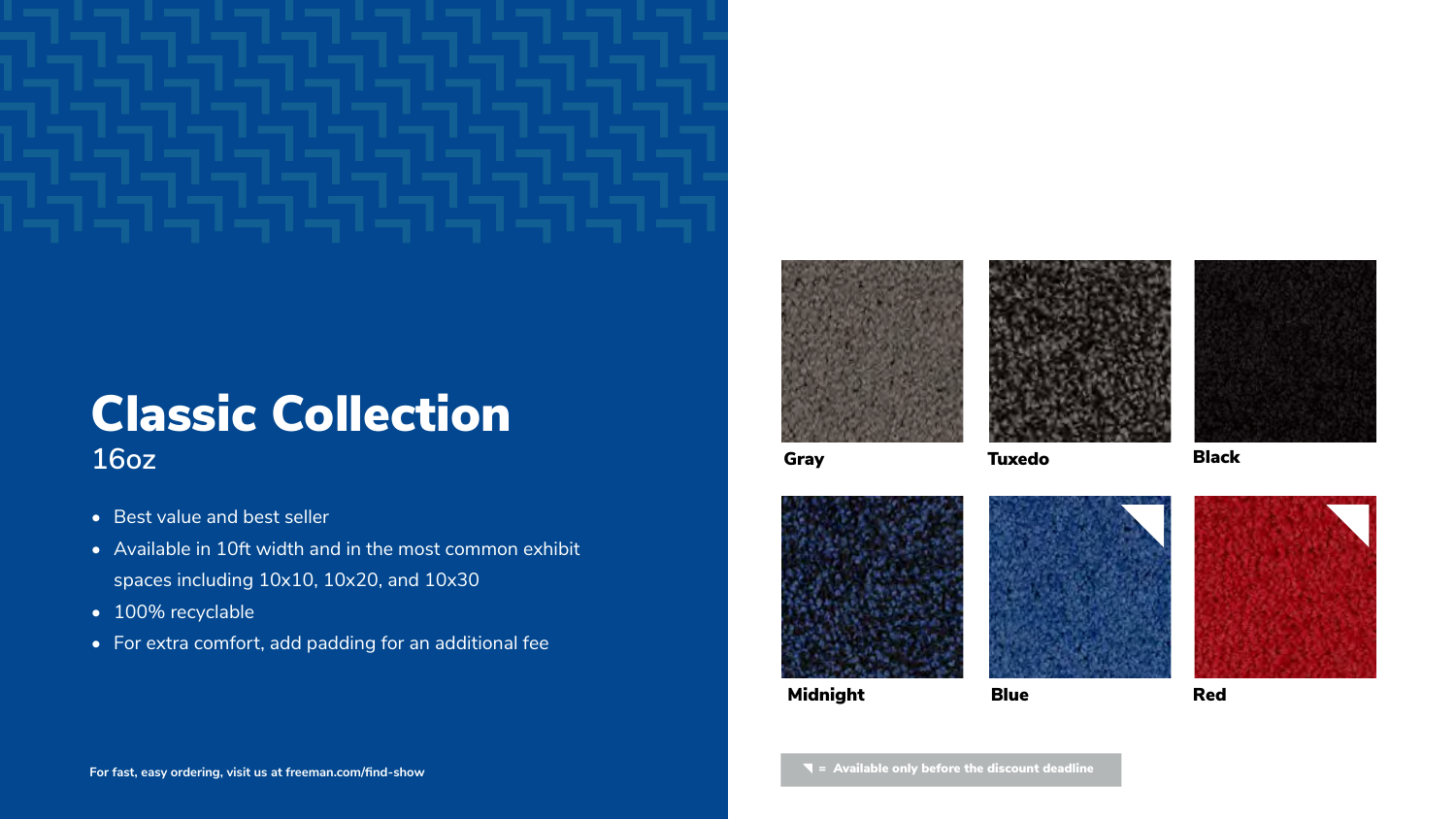### Custom Cut Classic Collection **16oz**

- 10ft width and custom cut to size
- Priced per sq.ft., minimum of 100 sq.ft.
- 100% recyclable
- Exhibit spaces are protected with Visqueen plastic floor covering
- For extra comfort, add padding for an additional fee





Gray Tuxedo Black





Red

Green

Midnight



Blue







Red Pepper

= Available only before the discount deadline **For fast, easy ordering, visit us at [freeman.com/find-show](https://www.freeman.com/find-show/)** 5



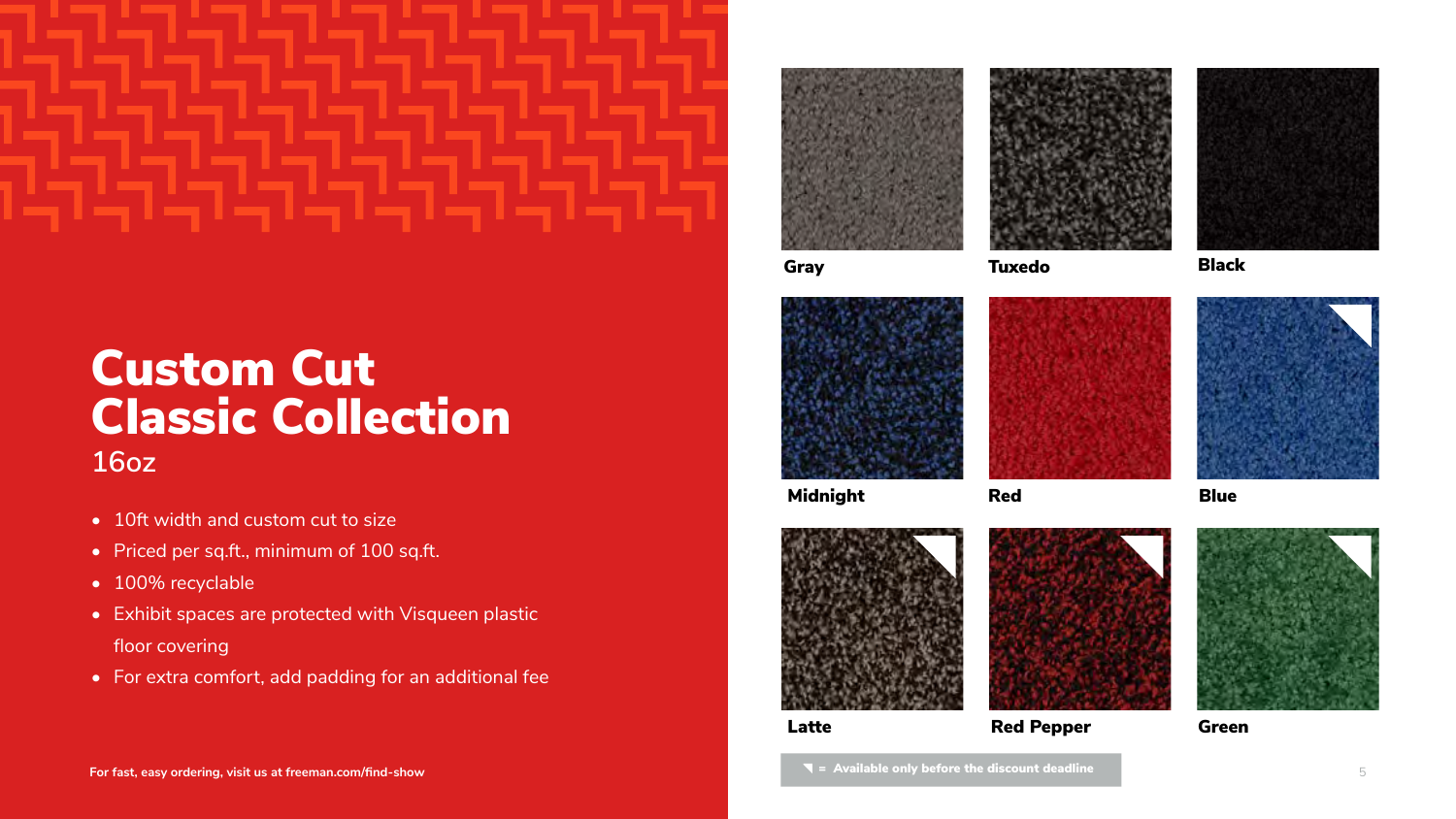### **30oz**

- Step up the comfort and durability with the Designer plus carpet
- 10ft width designed and cut to size
- Priced per sq.ft., minimum of 100 sq.ft.
- 100% recyclable
- Exhibit spaces are protected with Visqueen plastic floor covering
- For extra comfort, add padding for an additional fee

NEW

### Designer Plus **Collection**

Red











Paprika Graphite





Black Grey Pearl





Silky Beige

**White** 

**Ivory** 



Navy



#### Royal Blue





Silver Cloud

 $\blacksquare$  = Available only before the discount deadline



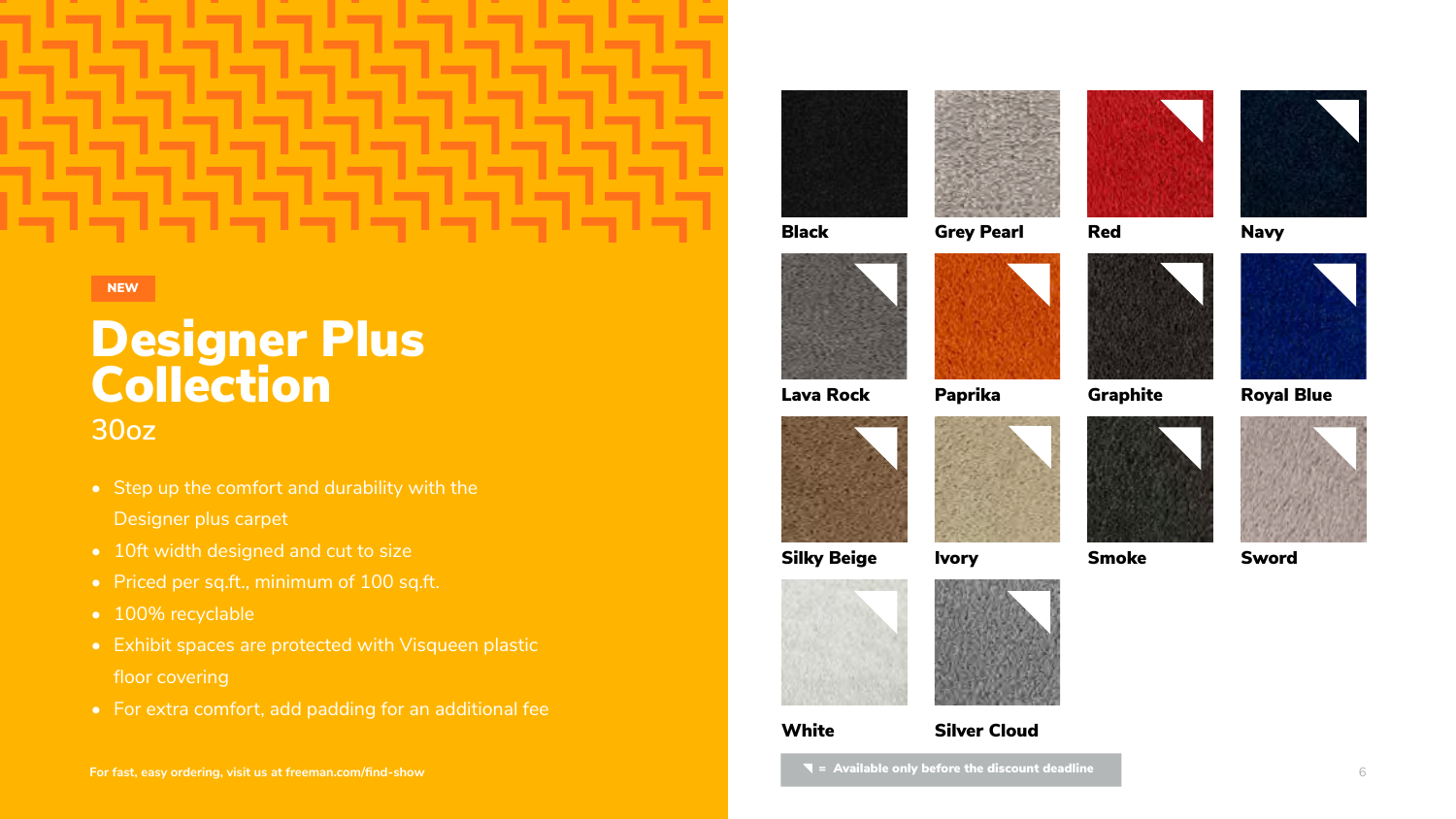



Black Red

### Supreme Collection **45oz**

- The most plush flooring option with added durability
- 10ft width designed and cut to size
- Priced per sq.ft., minimum of 100 sq.ft.
- 100% recyclable
- Exhibit spaces are protected with Visqueen plastic floor covering
- For extra comfort, add padding for an additional fee







Smoke

Charcoal Reflex Blue

White

 $\blacksquare$  = Available only before the discount deadline

Cream





Silver Cloud Navy





Silver Mist

NEW

**For fast, easy ordering, visit us at [freeman.com/find-show](https://www.freeman.com/find-show/)** 7



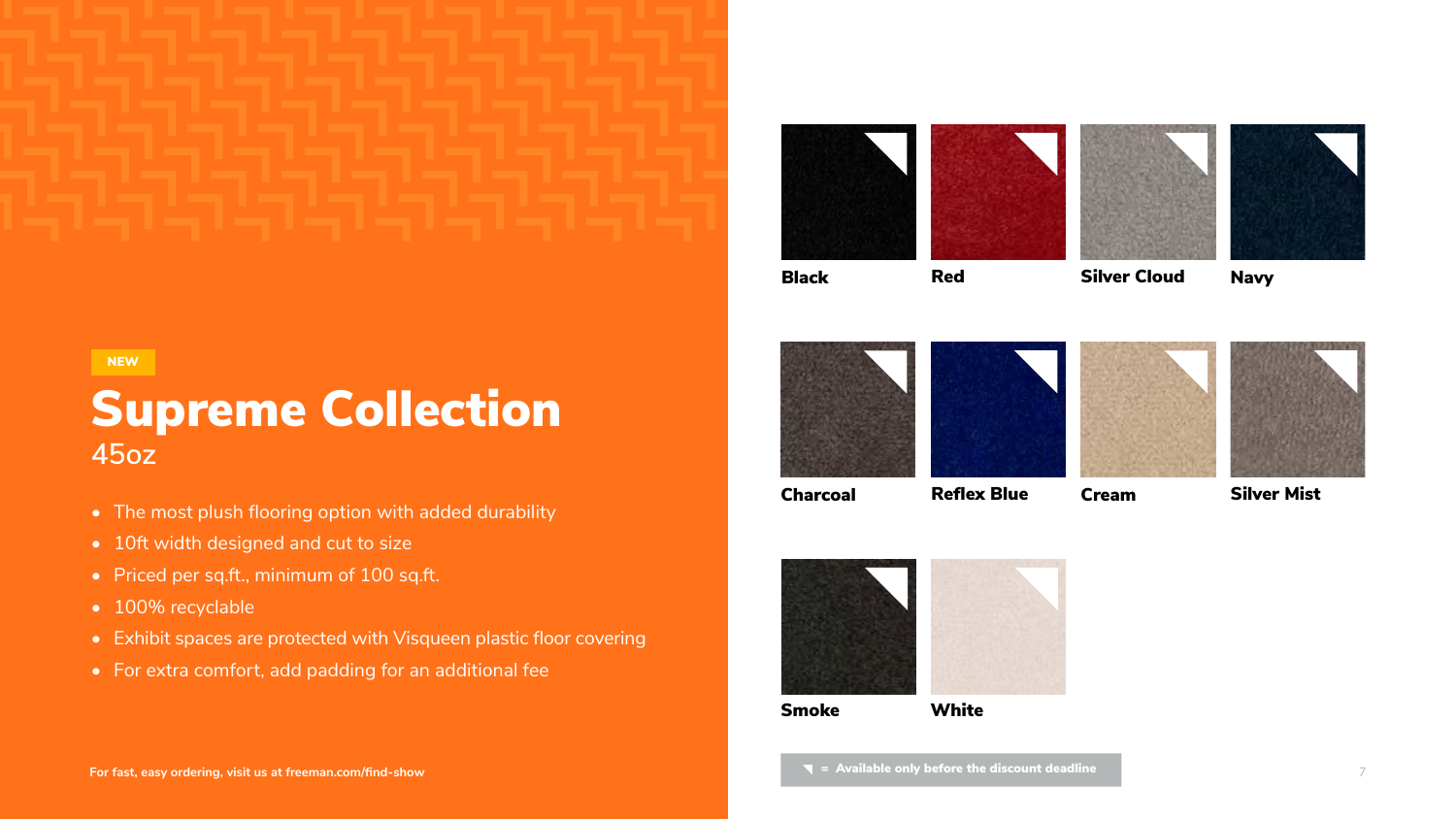### Ordering after the discount deadline? Don't fret.

**You can select from these options.**

#### Classic Collection

16oz





#### Gray Tuxedo Black Midnight

Black

### Designer Plus Collection

30oz





### Custom Cut Classic Collection

16oz





Gray Pearl



Gray Tuxedo Black Midnight Red

**For fast, easy ordering, visit us at [freeman.com/find-show](https://www.freeman.com/find-show/)** 8

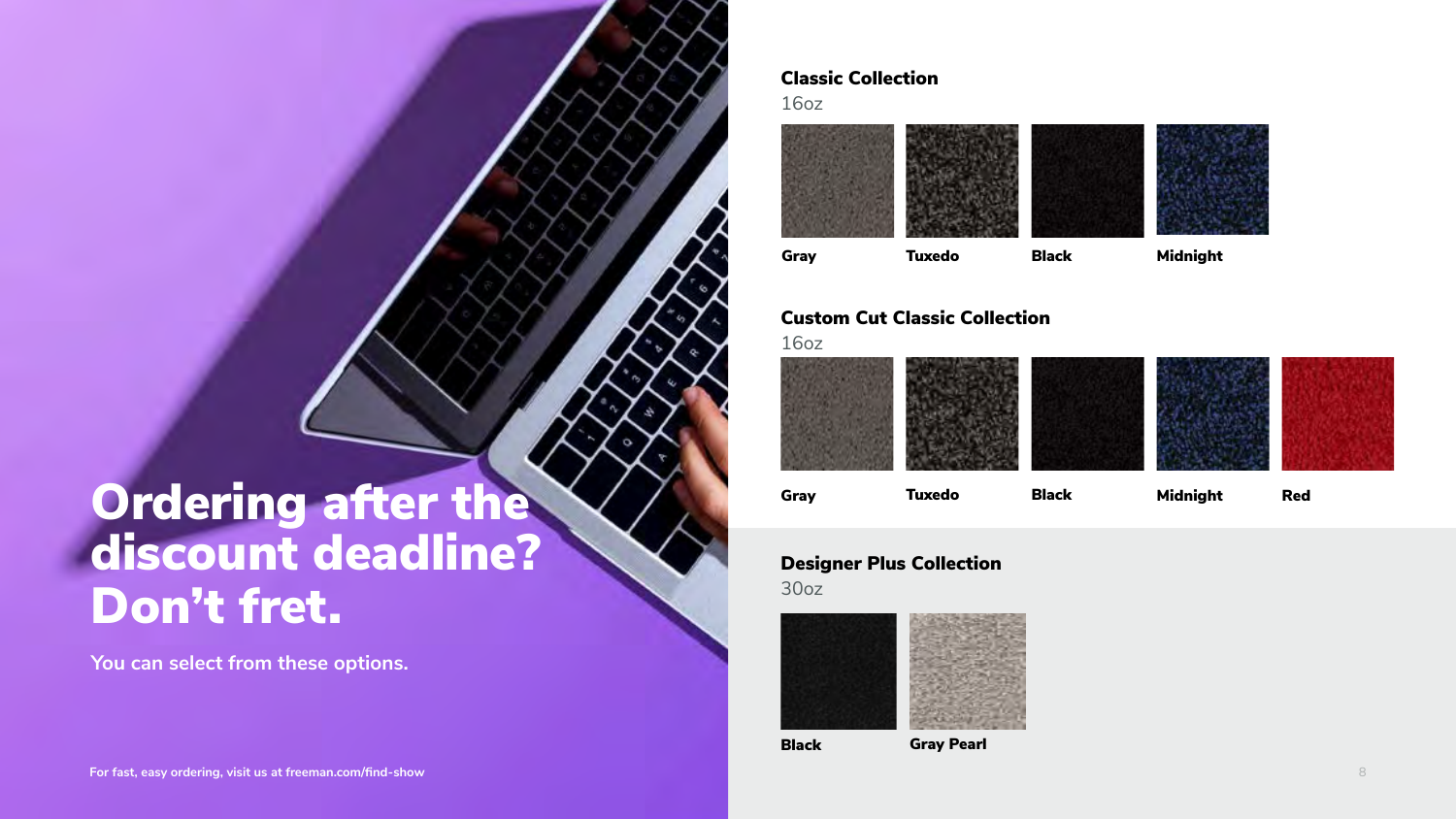flooring solutions.



### Now offering vinyl and turf Want to try something other than carpet? We have it!

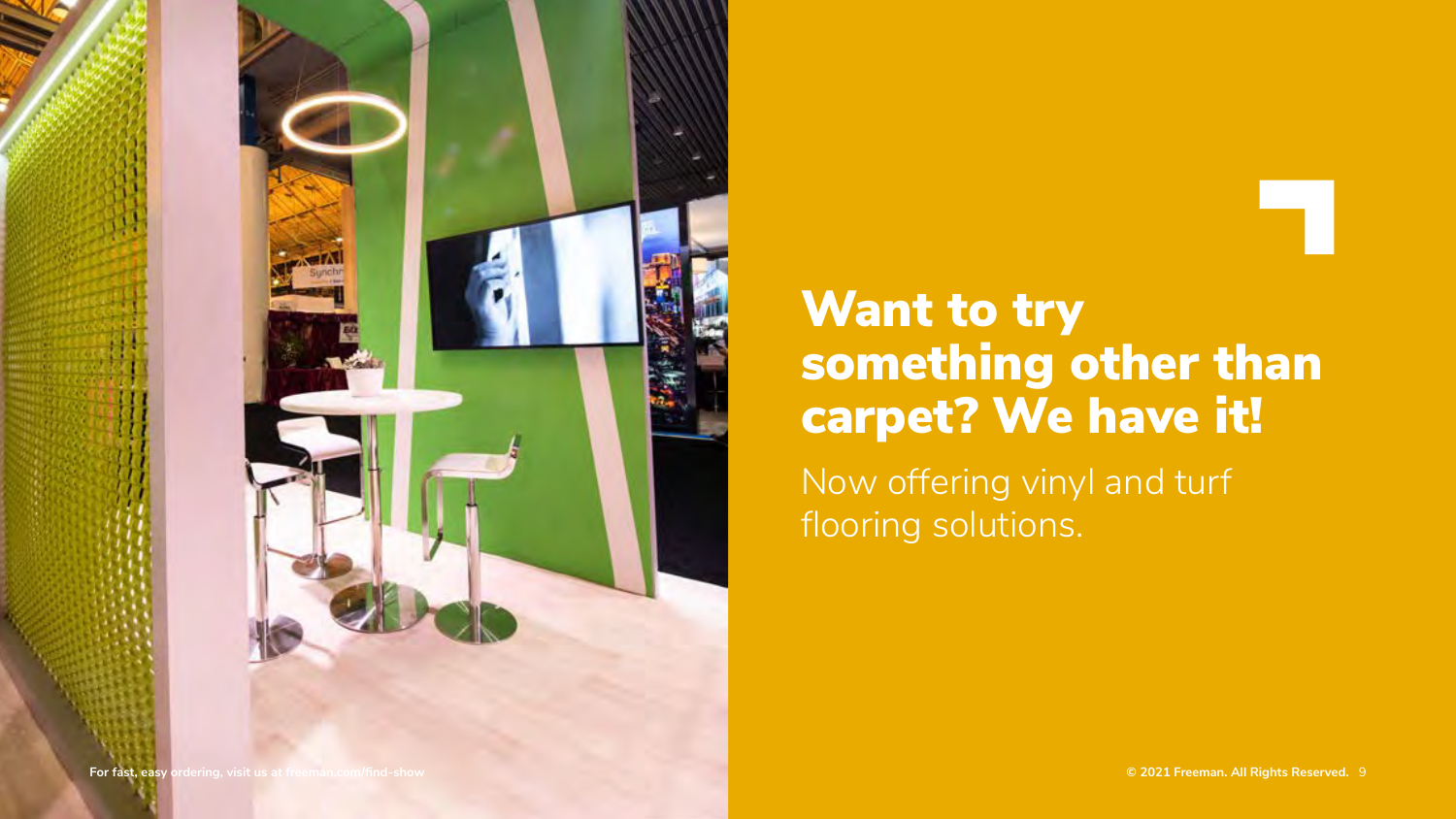## Expo Vinyl Collection

- Get the upgraded appearance of wood or tile
- Standard 10ft width and can be custom cut to size
- Great for exhibit spaces in common sizes of 10x10, 10x20 and 10x30
- Priced per sq.ft., minimum of 100 sq.ft.
- 100% recyclable
- For extra comfort, add padding for an additional fee









Birch Light Maple Dark Maple



Ash Smoke



#### NEW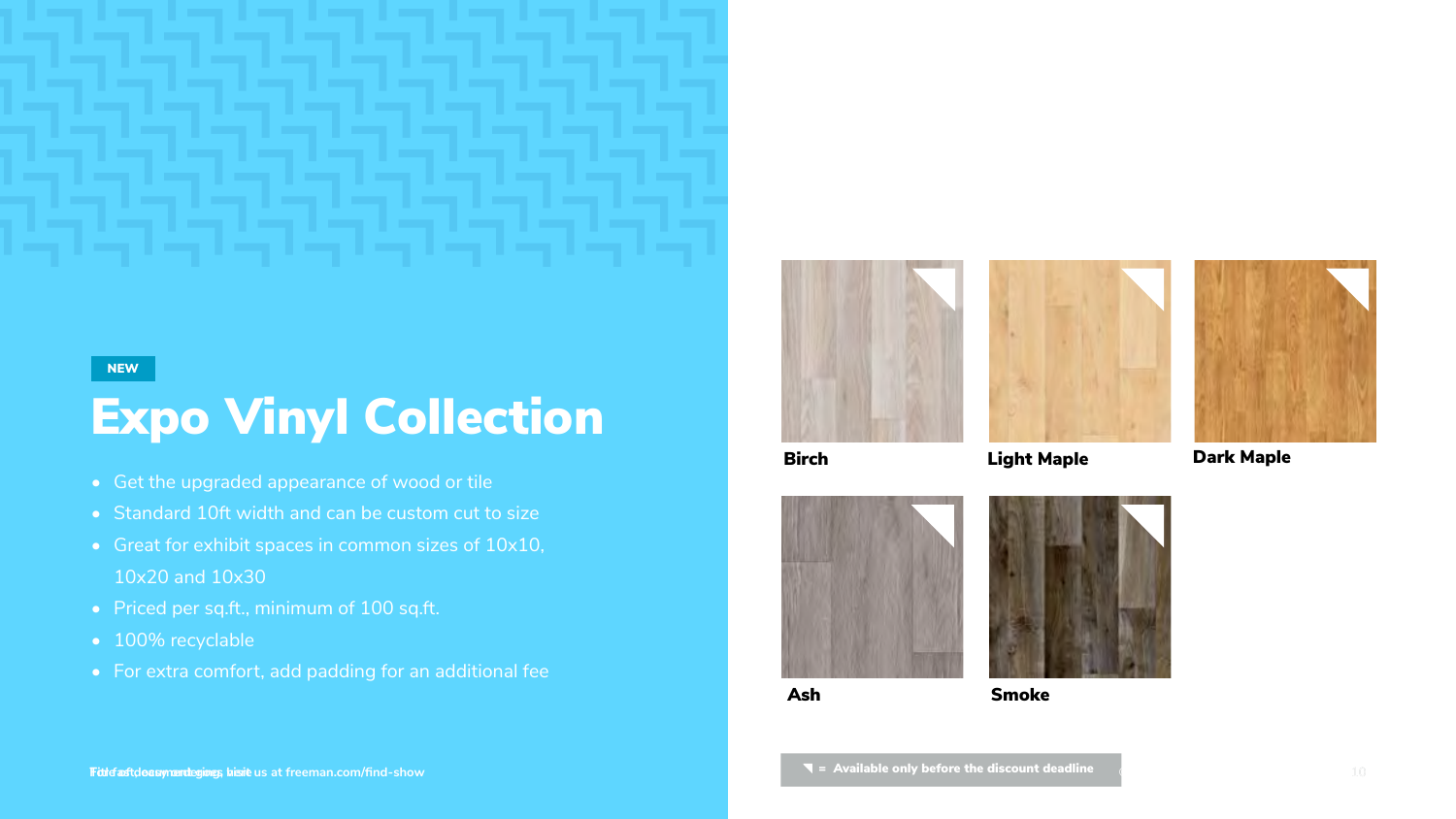## Event Flex Collection

- Get the look of classic wood, tile, or laminate with easier installation
- 12ft width designed and cut to size
- Great for island exhibit spaces or aisle flooring designs
- Priced per sq.ft., minimum of 100 sq.ft.
- 100% recyclable
- For extra comfort, add padding for an additional fee









NEW



Whitewood Silverwood Dark Maple



Blackwood Barnwood

**For fast, easy ordering, visit us at [freeman.com/find-show](https://www.freeman.com/find-show/)** 11

 $\blacktriangledown$  = Available only before the discount deadline

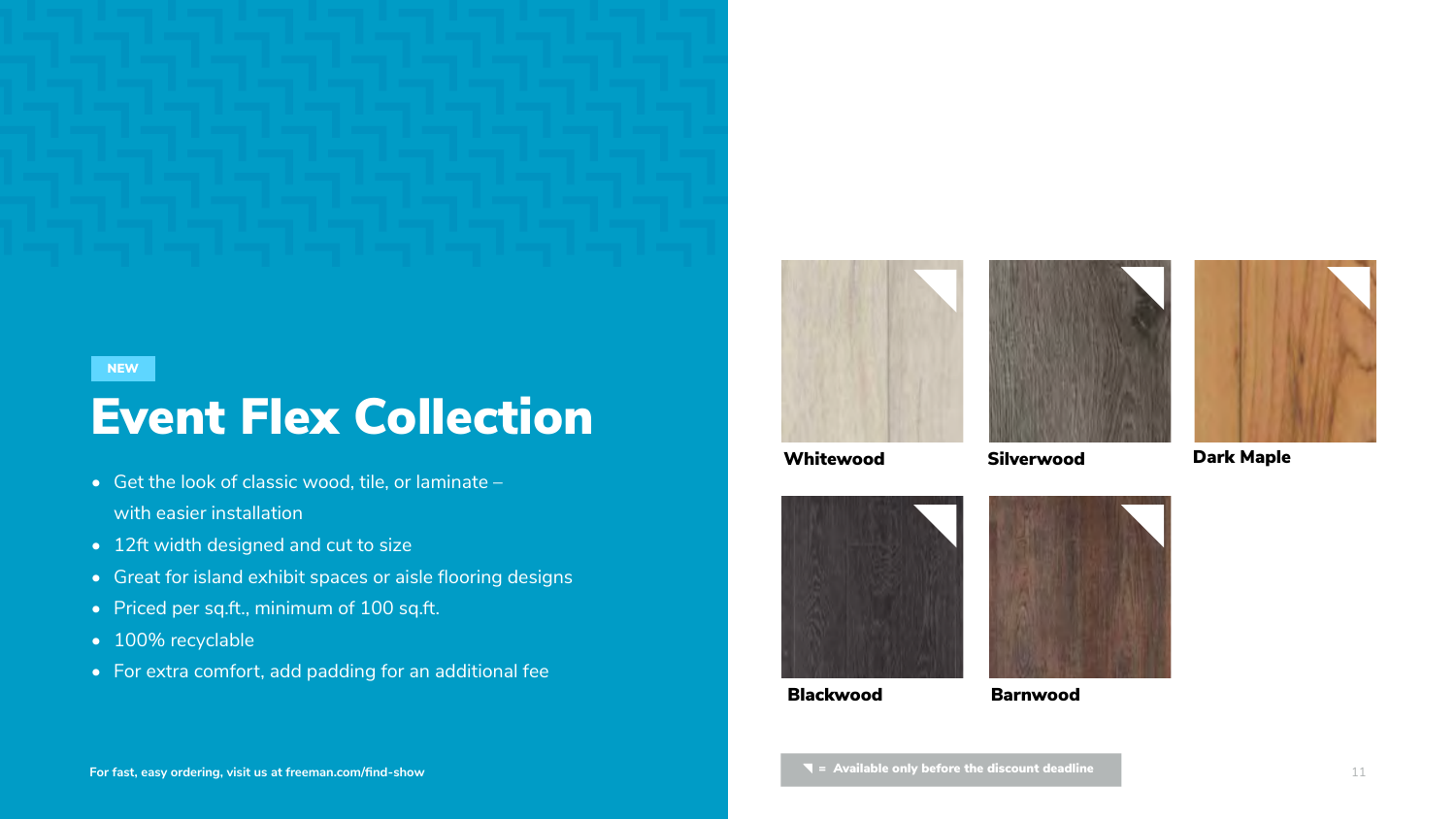## Turf

- Bring the outdoors to you with these synthetic grass flooring solutions
- Available in many shades of green and durable for both indoor and outdoor use
- [Standard 12ft width and can](mailto:solutions%40freeman.com?subject=) be custom cut to size
- Priced per sq.ft., minimum of 100 sq.ft.

Riviera synthetic grass brings an outdoor feel to your event space. Optimized for durability and resistance that is ideal for indoor or outdoor use.





Riviera Black Riviera Green



Parkside Green

For fast, easy ordering, visit us at freeman.com/find-show **For factural community of the discount deadline For fast, easy ordering, visit us at freeman.com/find-show** 



Parkside Parkside high-quality synthetic grass provides the real look and feel of your backyard. Colorfast and UV technology makes this the most durable turf solution for both indoor and outdoor use.



#### NEW